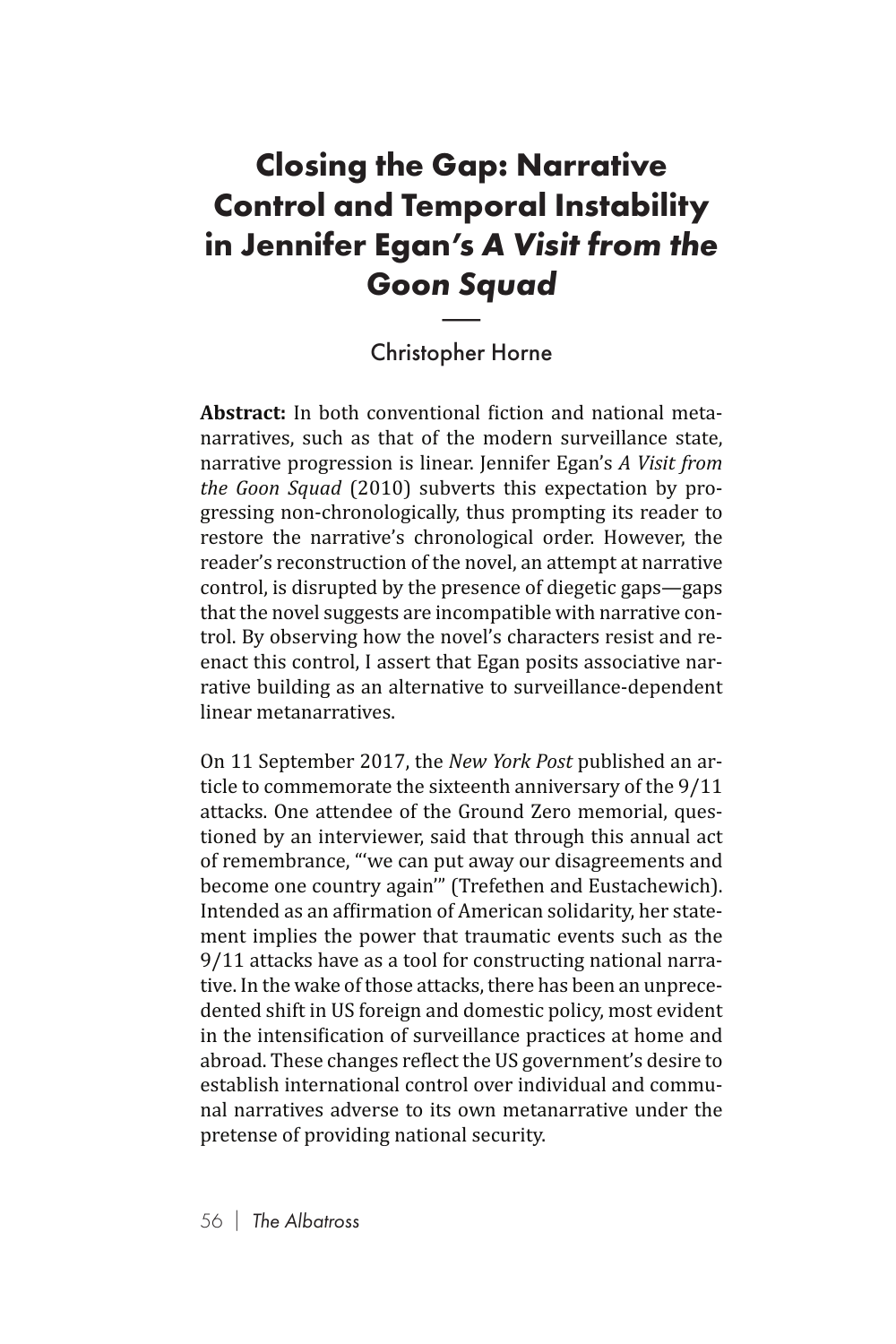Equally concerned with narrative control and how surveillance maintains it, Jennifer Egan's novel *A Visit from the Goon Squad* (2010) pivots around not the events of 9/11 but their absence. Tracing the personal and professional ties that bind together a group of people loosely connected by the music industry, Egan's novel chronicles events separated by both time and place—ranging from the 1970s Bay Area punk scene to an imagined 2020s New York City and to Rome, the Middle East, and Africa through the intervening years. Incorporating multiple narrative styles, including first-, third-, and second-person perspective, as well as a chapter styled as a magazine article and even one rendered entirely in PowerPoint slides, the chapters do not progress in chronological order. At the chronological centre of the novel's combined narrative, Sasha (the troubled young assistant of washed-up record producer Bennie Salazar) remarks of the now-empty site that once housed the World Trade Center's Twin Towers that "It's incredible, how there's just nothing there…. [T]here should be something, you know?" (*Goon Squad* 36). For her, the Towers' absence presents a logical gap in narration. Her observation correlates with *Goon Squad*'s thematic focus on how such gaps are incompatible with narrative control and thus provide the impetus for increased surveillance.

In a 2011 interview on the *Art Works* podcast, Egan said regarding *Goon Squad*, "when people talk about a collection of linked stories, they tend to assume there will be a continuity of tone and voice" (Interview). Her novel, composed of thirteen interconnected vignettes, subverts this assumption and all other expectations of narrative continuity. Because the novel's progression operates on the basis not of chronological time but rather of character association, readers are prompted to restore its missing temporal order. Any chronological reconstruction of the novel's narrative, however, is prone to diegetic gaps that preclude absolute knowledge of its events. By analyzing the characters' preoccupations with narrative fidelity (inherently linked to their anxieties about the passage of time) and observing how Egan's shifting narration engages readers in multiple levels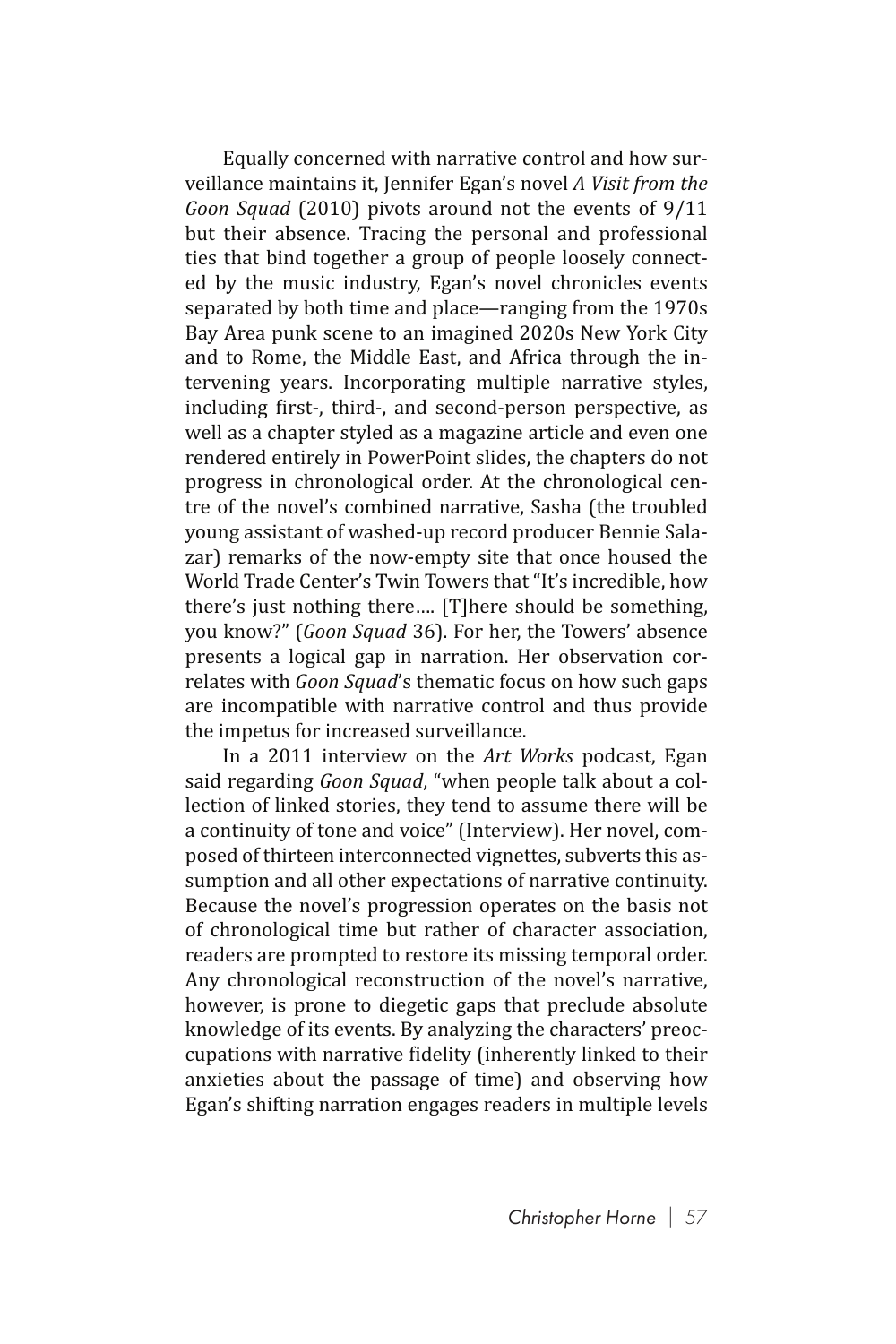of narrative presence, I will argue that *A Visit from the Goon Squad* withholds conventional narrative control—from its characters, who strive to build stable narratives of self, and its readers, who are drawn to reconstructing the novel's narrative chronologically—to challenge metanarratives of control, such as the rhetoric that maintains the necessity of the American surveillance state.

In this essay, I draw upon the definition of metanarrative as "a theory of history that is said to move in a specific direction and, on the strength of which, confident predictions about the future can be made" (Cooke). This definition suggests that metanarratives provide stability and a degree of control over historical progression. For the surveillance state, the ostensible need for such control is sustained by a metanarrative that posits increased national safety, resulting from progressive improvement in surveillance methods. Grounding my analysis of *Goon Squad* in previous criticism of the novel, I posit a parallel between Egan's characters' attempts at narrative control and the reader's position in the narrative. Our reading is constantly informed by characters' methods of exerting that control, but Egan's use of formal variation forces us to reconcile our changing position with each new chapter. Some critics have sought to explain the effects of this narrative instability: Katherine D. Johnston discusses the connection through metafiction between surveillance and reading, concluding that the novel "resists the mythology of coherent, knowable identities" (181), and David Cowart lauds Egan's blending of narrative conventions as a way of dismantling the "supreme fictions" of her literary predecessors and opening new avenues of artistic expression (252). Egan's use of character association to drive narrative progression, however, suggests another conclusion: while her novel's metanarrative of control creates pervasive distrust of knowable identities and results in destructive limitations of the self and others, it shows that collaborative and community-forming narrative building conversely stabilizes individual narratives. The formal techniques of each chapter cue us to this stability's fluctuation.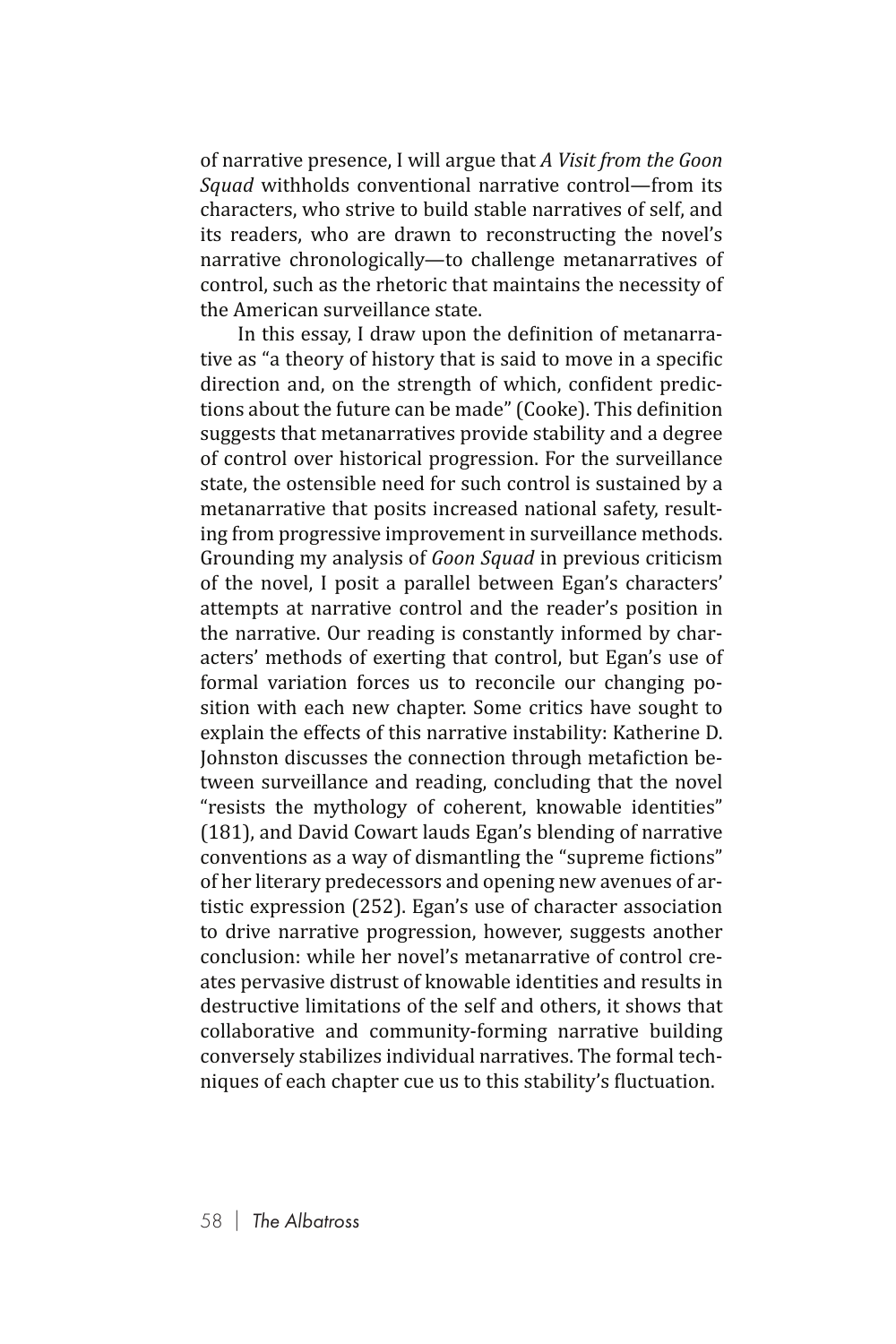In "Found Objects," the opening chapter of *Goon Squad*, Sasha recounts her past date with a younger man, Alex, to her therapist, Coz. The focus of her account is not the events of the date itself but her more pertinent admission of guilt in stealing a woman's handbag. Describing her relationship to the therapist, Sasha asserts that "She and Coz were collaborators, writing a story whose end had already been determined" (*Goon Squad* 6). Implicit in this idea of her "story" is the assumption that her overcoming kleptomania is predetermined and therefore inevitable—an assertion of control. Her observation also suggests that her path to recovery from the illness is a narrative created in concert with Coz. This co-constructed, progressive narrative recalls the spirit of solidarity exhibited by the *Post*'s Ground Zero interviewee; unlike the interviewee, however, Sasha recognizes the World Trade Center's absence as a negative influence: "she hated the neighbourhood at night without the World Trade Center, whose blazing freeways of light had always filled her with hope" (12). The loss of this pervasive symbol of national pride shattered the American narrative of security and necessitated a revaluation of national identity. As if to affirm the resultant instability, Alex admits to a lack of trust for others, saying, "You have no fucking idea what people are like. They're not even two-faced—they're, like, multiple personalities" (12). By associating mental illness with unpredictability, he dismantles Sasha's assertion of control over her and Coz's ideal narrative of recovery.

Present in both Sasha's expectations of her recovery and Alex's mistrust of others is the undercurrent of a necessity for control; despite this apparent necessity, Sasha's progression in her story proves impossible until she relinquishes her grip on one of her stolen objects, which through her keeping them paradoxically allow her to entertain the possibility that she will one day return them. She thus cultivates a fantasy that she is in control of her illness and not vice versa. When she allows Alex to use the bath salts she stole from a past roommate, Sasha becomes "aware of having made a move in the story she and Coz were writing,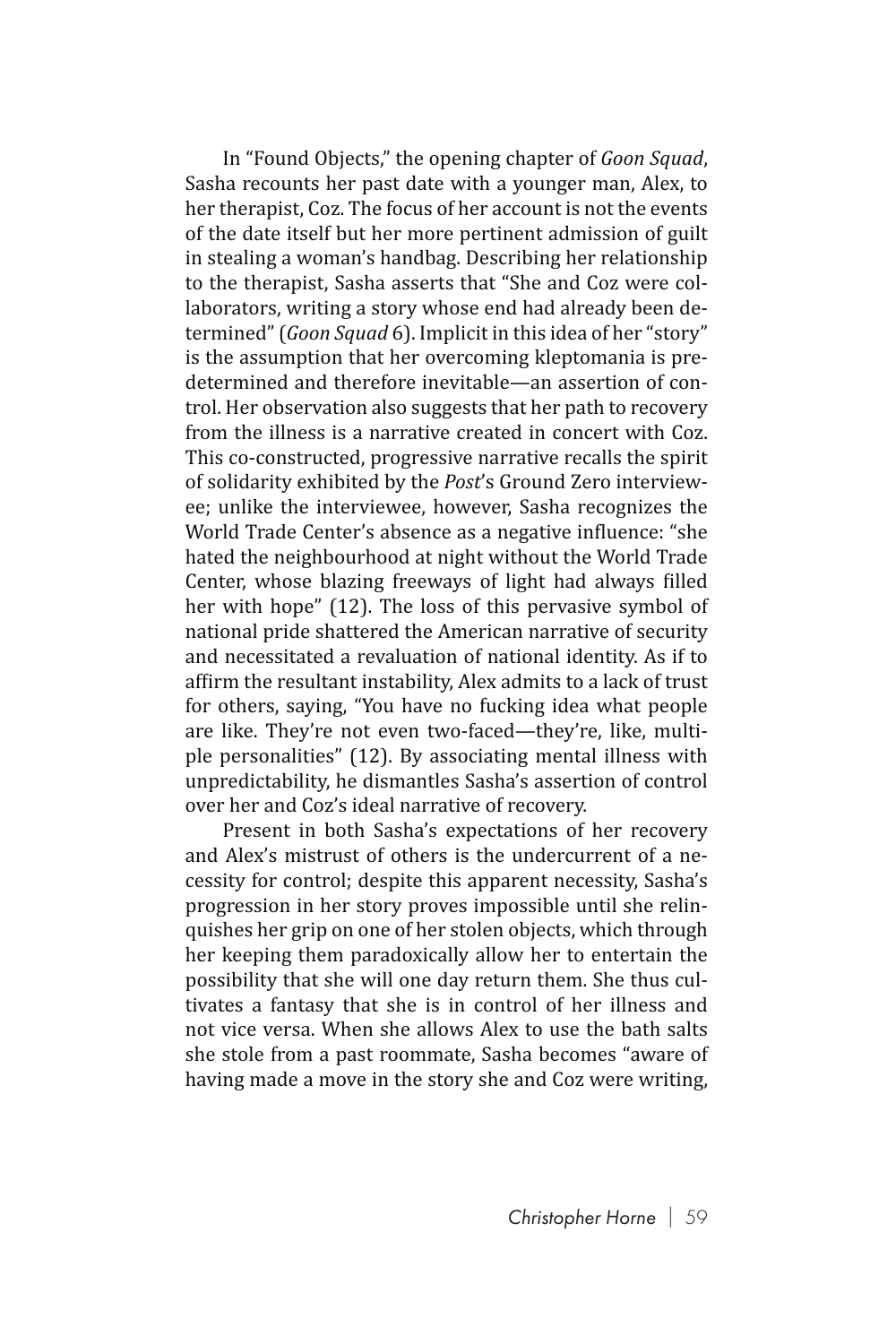taken a symbolic step" (*Goon Squad* 17). But, as Cowart observes, there is no "meaningful resolution" to Sasha's constructed story, and "its aimless unspooling mocks any larger metanarrative" (249). This deliberate lack of resolution precludes any certainty that Sasha's narrative will progress toward her recovery—toward control—but "Found Objects" prompts us to resign our expectations of such certainty at the level of form: Sasha's analeptic narration of these events to Coz, which not only places us in a temporally undefined (and thus unknowable) present but also highlights the events' constructedness, forces us as readers to cede our control over the narrative and trust her account. Sasha's use of narratological analepsis identifies us with Coz, whose knowledge of the events she narrates is restricted to what she tells him.

Readers are subject to similar narrative restriction in "Out of Body," the novel's tenth chapter, in which the familiar third-person narration of earlier chapters gives way to unsettlingly direct second-person narration. Here, we are absorbed into the person of Rob, Sasha's university friend, so that his self-addressed narration is simultaneously addressed to us. From this perspective, we are privy to Rob's internality but entirely cut off from the thoughts of others. We are thus aligned with his project of ensuring the fidelity of others' narratives: "Your friends are pretending to be all kinds of stuff, and your job is to call them on it" (*Goon Squad*  186). Unexpectedly, Rob reveals that he has also engaged in the construction of a false narrative meant to deny surveillance not unlike his own. Recounting his first meeting with Sasha, he recalls how she recruited him as a counterfeit boyfriend to convince her stepfather's hired detective of her trustworthiness (192–93). Her anxiety surrounding this implied surveillance ("Someone could be watching me right now … I feel like someone is" [193]) indicates the novel's project of undermining the necessity of narrative control maintained through such surveillance.

Rob's apology to Lizzie earlier in the chapter engages readers in a metafictional consideration of our own role in his narration: "which one is really 'you,' the one say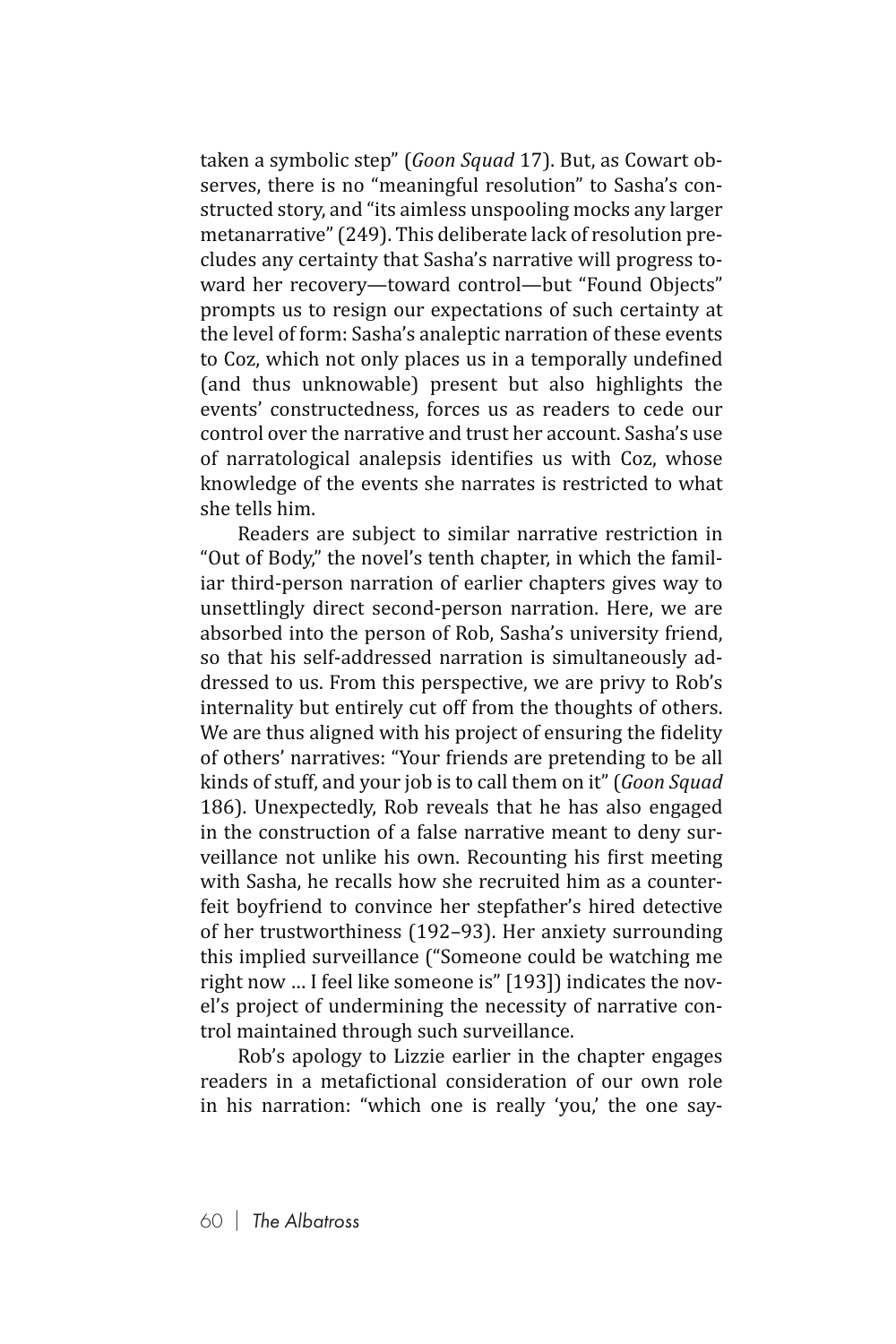ing and doing whatever it is, or the one watching?" (*Goon Squad* 191). As evidenced by its title, "Out of Body" is centrally concerned with Rob's watching himself in moments of detachment. This theme, coupled with the chapter's second-person narration, places the reader in the curious position of watching oneself watch. Johnston intimates that these layers of watching are inherent to metafiction, which, she says, "is a form of surveillance itself" (99). Thus, Rob's narration of events that defy his control constitutes restrictive self-surveillance. He treats events that do not fit into his conception of self as distinct from his narrative, and his dissociation from reality facilitates this treatment: recalling his first homosexual experience, he says, "It wasn't you in the car with James. You were somewhere else, looking down, thinking, That fag is rolling around with another guy" (*Goon Squad* 195). Rob's disavowal of his involvement in this experience is an attempt to displace it from his narrative of self. He positions heterosexual normalcy as the keystone of his constructed identity, as evidenced by his self-admonishment that "[he] might have held on to Sasha and become normal at the same time, but [he] didn't even try" (196). Here, his narrative's fidelity is contingent upon his ability to control Sasha.

Sasha's providing information to Rob to thwart her stepfather's surveillance has its own negative repercussions in Rob's narrated present. Fearing that Sasha is "starting to forget [her troubled past], begin over again as the person she is to Drew [Sasha's boyfriend]" (*Goon Squad* 197), Rob attempts to exercise the power afforded to him by his knowledge of Sasha's past: "You don't really know her," he says to Drew, and he proceeds to convey the sordid details of that past (204). Rob recognizes that to begin anew, Sasha will have to jettison her past, thus removing what little control he has over her. When Drew responds by threatening to tell his girlfriend of Rob's attempted manipulation, Rob is "seized by a wild conviction that containing Drew will seal off the damage [he's] done," believing that "as long as Drew is in sight, she doesn't know" (205). This response indicates the logic inherent to metanarratives of control: maintaining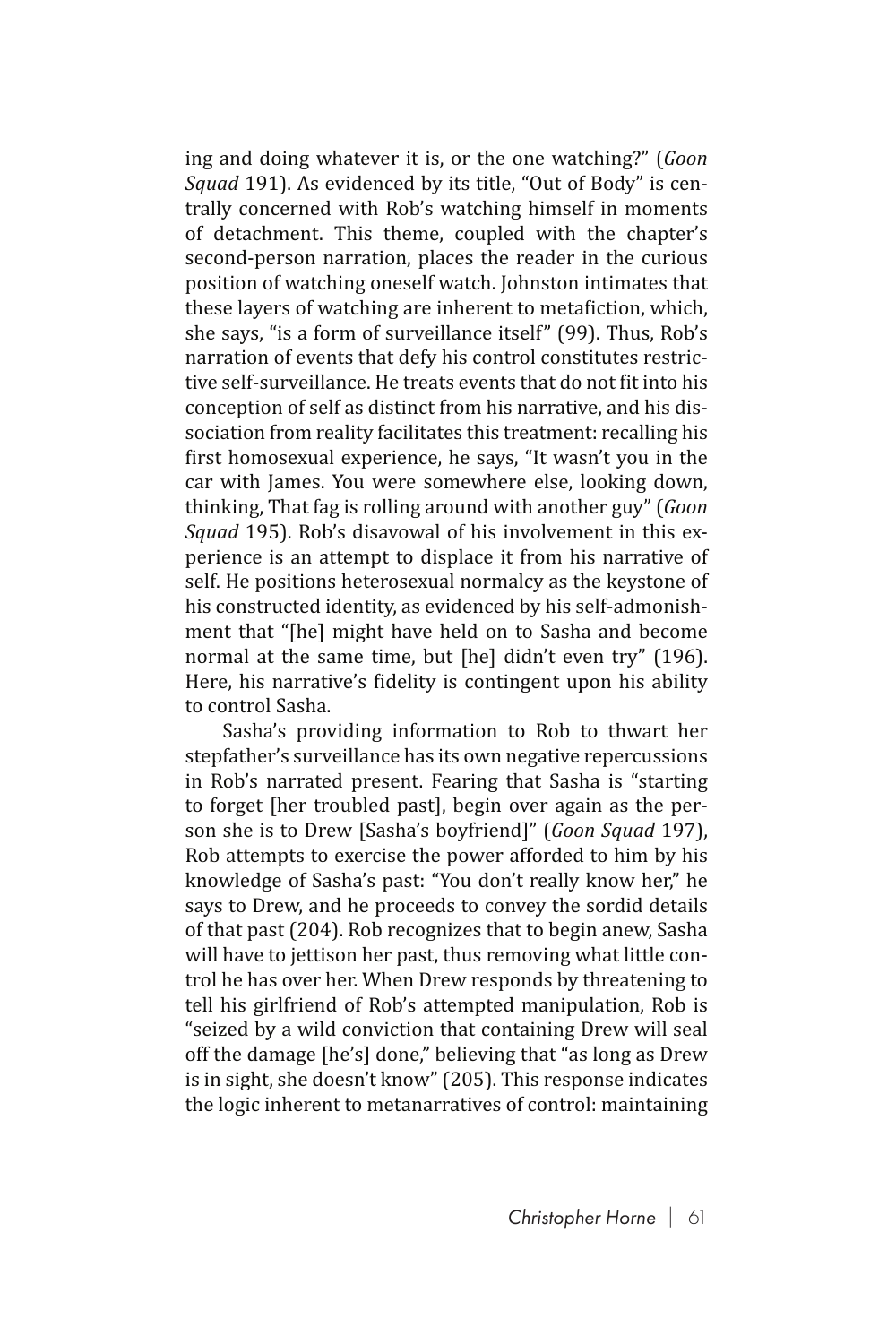control over narratives adverse to one's own necessitates unbroken surveillance.

In the previous chapter, "Forty Minute Lunch," the narrator, Jules Jones, recalls Rob's narrative tampering in his use of metafictional constructedness to project objectivity. Jules narrates the events that led up to his (at the time of writing, current) incarceration as if it will be published. As such, he is committed to the accuracy of his account, right down to his thoughts, which are recorded in a series of footnotes throughout the chapter: one reads, "Here, carefully teased apart and restored to chronological order, is a reconstruction of the brew of thoughts and impulses that I believe coursed through my mind at that time" (*Goon Squad*  173). This excerpt indicates Jules's commitment to narrative fidelity, which requires that a correct order of events be established. His obsession with establishing stable narrative dovetails nicely with his role as a celebrity profiler and leads him to admit, as he sexually assaults his current interviewee, that "it's her life—the inner life of Kitty Jackson—that I so long to reach" (182). This admission reveals his distrust of Kitty's external depiction of herself, a distrust that likely influences his later appeal (in a letter to the editor of an unnamed newspaper) that Mayor Giuliani "erect checkpoints at the entrances to Central Park" to profile its visitors (185). Jules's solution to a lack of public safety, which he attributes to insufficient control over the actions of people whose character and allegiances are obscure, is to establish a microcosm of the larger surveillance state within the park. As Johnston asserts, this solution is reminiscent of Gilles Deleuze's "Society of Control," which, she notes, "undermin[es] notions of coherent identity and linear and totalizing life narratives" (180). Thus, the system of surveillance proposed by Jules contradicts his desire to establish stable narratives for himself and others, as it would contradict individuals' attempts at narrative building. Likewise, the literary register that he employs throughout the chapter highlights the lack of narrative control that we possess as readers but fails to convince us of the necessity for such control.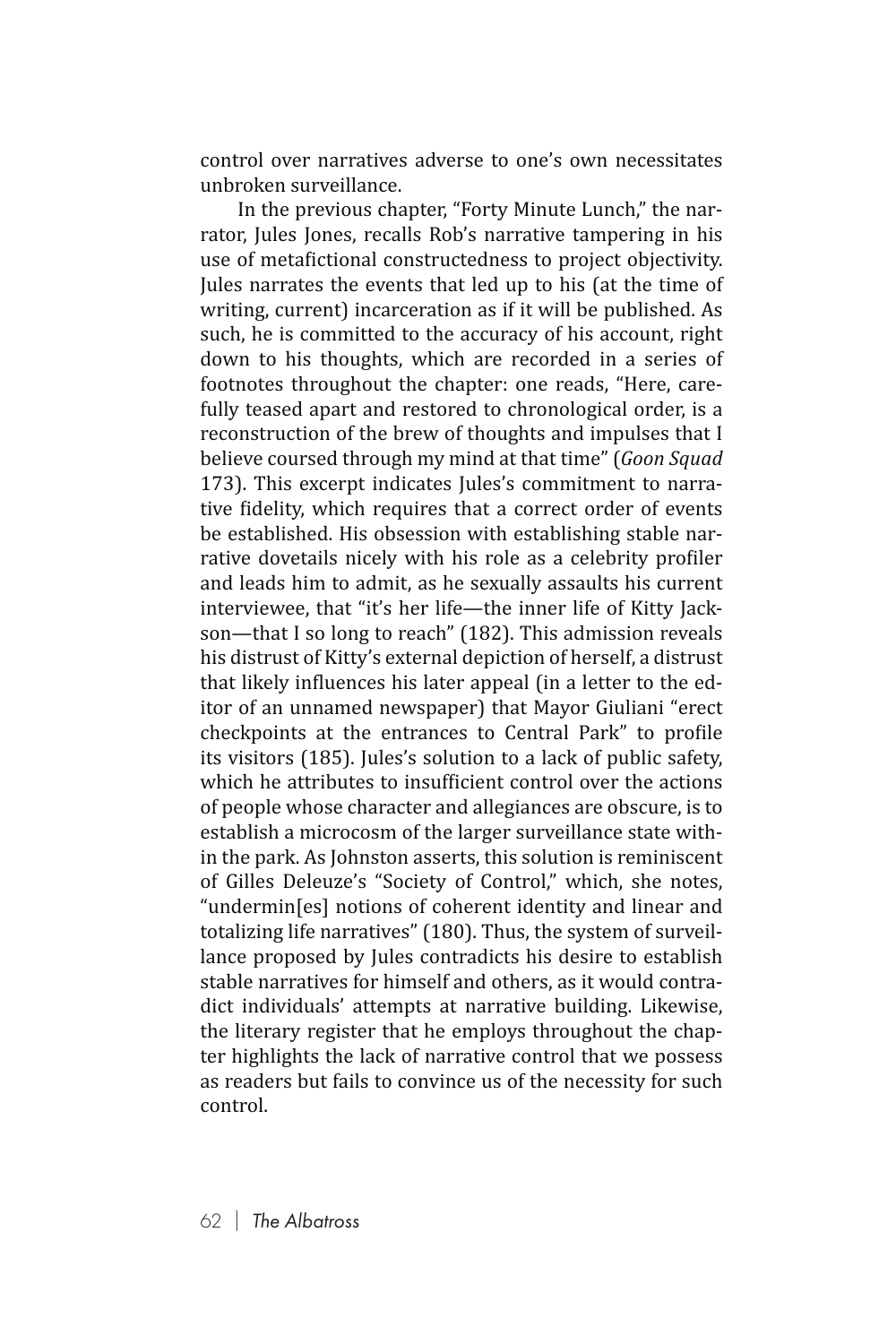In contrast to Jules's profiling of himself and others, the concluding chapter of *Goon Squad* narrates the staging of an event that defies metafictions of control. As "Pure Language" opens, an aging Bennie Salazar is engaged in persuading Alex to join him on a business venture that involves falsifying a narrative. Despite Alex's apprehension—a product of the public's suspicion regarding the authenticity of people's opinions after "the Bloggescandals," undefined past events that amplified the questionable veracity of online personas (315)—Bennie is convinced that they "have some history together that hasn't happened yet" (311). His prophetic assertion of certainty undermines the common understanding of time as historical progression, a chain of events in chronological order, by narrating a future event as if it has already happened. Alex accepts Bennie's offer (to find and recruit "parrots" tasked with disseminating favourable "word of mouth for Scotty Hausmann's first concert" in a month's time [315]) on the strength of their mutual desire to make such an event possible and thus defy the temporally locked narrative that restricts them both: Bennie to an existence in which he is now only referred to "in the past tense" (312), and Alex to identifying himself with the "people like him, who had stopped being themselves without realizing it" (317). Indeed, Cowart, drawing on Bennie's assistant Lulu's statement that (in the novel's proleptic present) information "travels faster than the speed of light" (317), asserts that "such acceleration … would reverse time's arrow" (248). Through their collaboration, Alex, Bennie, and Lulu find a way to undermine the restrictions on narrative progression that are inherent to the quality control of their profiled society.

The product of their collaboration, the intense success of their advertising campaign for Scotty's concert, predicated on an idealized version of the aging rocker, leads Alex to assume that the narrative he has helped create is real. Upon seeing him, however, "Alex understood that Scotty Hausmann did not exist. He was a word casing in human form" (*Goon Squad* 332). Following this chapter's concern with the increasing redundancy of spoken language in an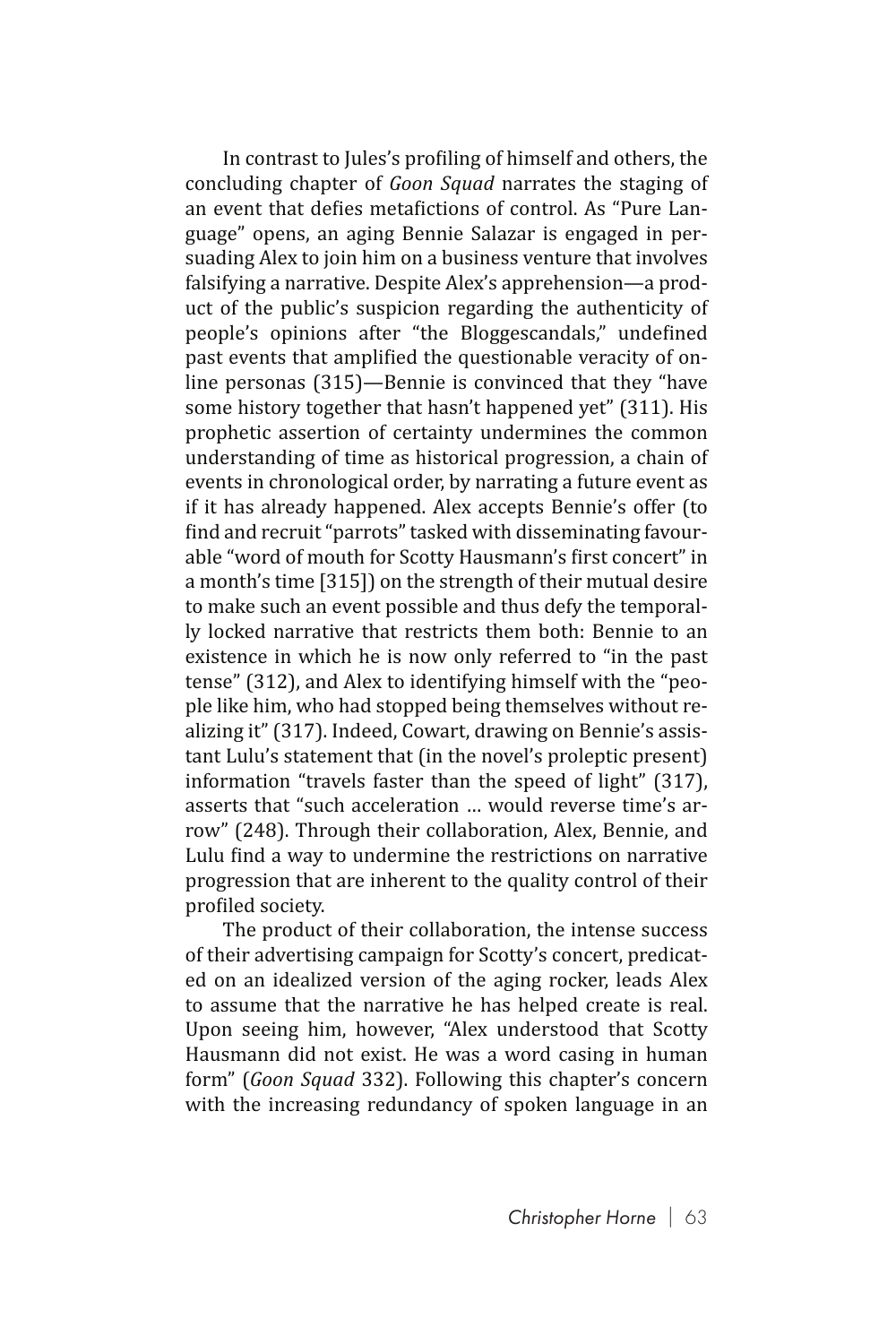age when digital communication (the "Pure Language" of the chapter's title) has surpassed its efficiency, Alex intuits that Scotty's public persona is a signifier without a signified. Nevertheless, his and Lulu's efforts to promote the concert yield an unprecedented result, elevating Scotty to the level of myth. In a moment of prolepsis, Alex muses on how Scotty's falsified narrative has now, some time after the event, become public property: "Now that Scotty has entered the realm of myth, everyone wants to own him…. Doesn't a myth belong to everyone?" (336). His query parallels Paul Ricouer's assertion that "as soon as a story is well known and such is the case with the national chronicles of the founding events of a given community—retelling takes the place of telling" (179). Scotty's "myth" qualifies under this description, given that myths are employed as the traditional foundation for communal narratives and are retold from one generation to the next. The communal narrative that Scotty's concert creates opposes the "two generations of war and surveillance" experienced by his audience (336), who see in his resistance to profiling the authenticity that surveillance precludes. Situated at the "Footprint," Ground Zero renamed, this event reclaims the community-by-association that Egan's future metanarrative of control has replaced with a strict linear narrative of progression.

In the final pages of the novel, Alex engages in a retelling like that of the concert when, while looking for Sasha's apartment with Bennie in the hopes that he might recapture some moment of his past, he describes Bennie and himself as "co-conspirators" (338–39). This description recalls Sasha's assertion that she and Coz were "collaborators" in their construction of her own narrative. Alex, too, hears the same "hum" as Sasha, which she associates with "minutes of Coz's time" (18) and he intuits as "the sound of time passing" (340). For both characters, this temporal awareness comes after they have relinquished their need for control over their narratives. Each character's collaborative act provides an escape from their fear of time's passing and thus dispels the illusion of control's necessity. "Pure Language" is a return to a form (and theme) that mirrors the first chap